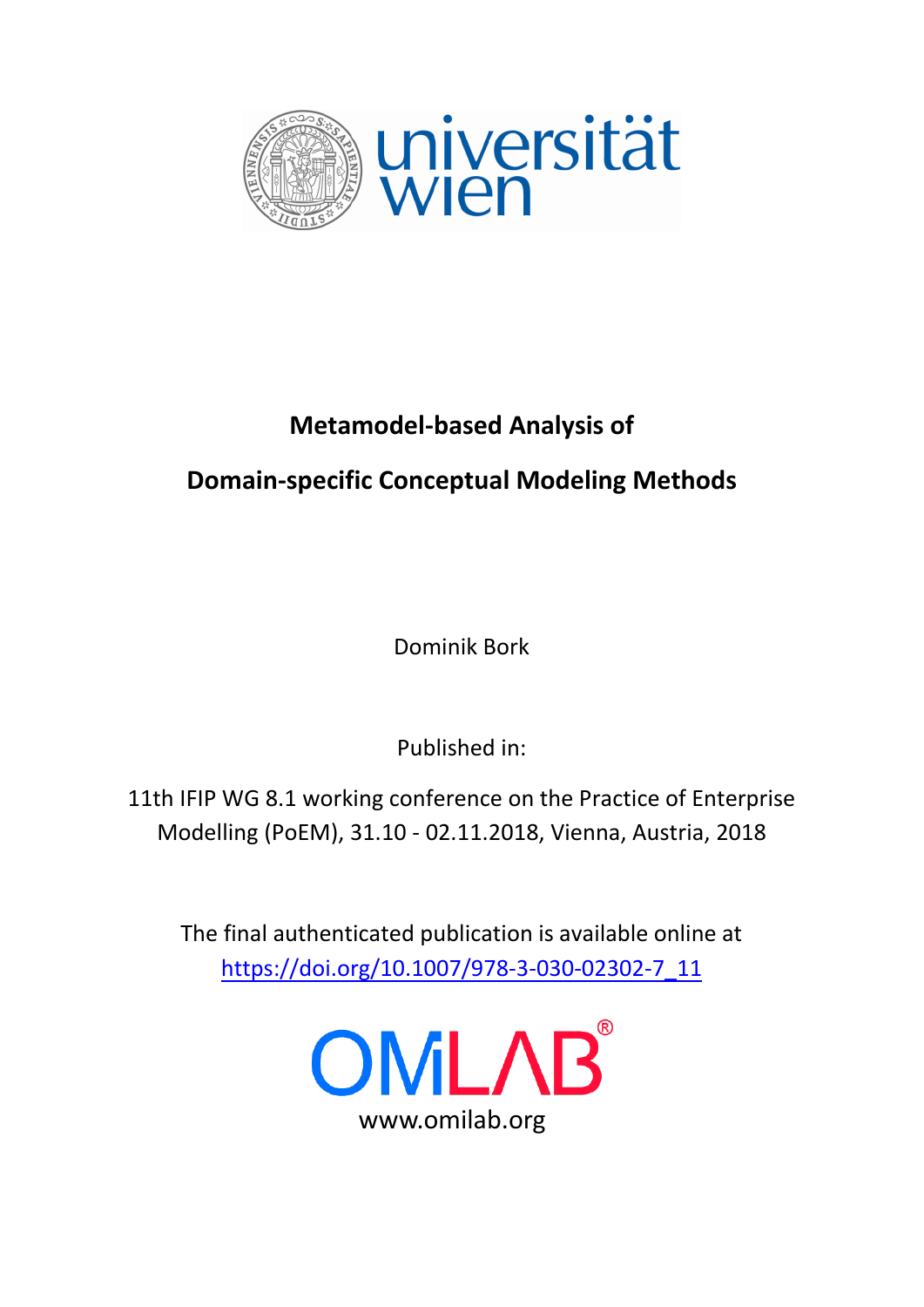# Metamodel-based Analysis of Domain-specific Conceptual Modeling Methods

Dominik Bork[0000−0001−8259−2297]

University of Vienna, Research Group Knowledge Engineering Waehringer Street 29 1090 Vienna, Austria dominik.bork@univie.ac.at

Abstract. Metamodels play a pivotal role in conceptual modeling as they manifest the abstraction level applied when creating conceptual models. Consequently, design decisions made by the metamodel developer determine utility, capabilities, and expressiveness of the conceptual modeling language - and eventually the created models. However, only limited research defines and applies metrics for analyzing the structure and capabilities of a metamodel, and eventually support the development of new metamodels. This not only concerns general-purpose modeling languages, but also domain-specific ones, which usually undergo shorter update cycles. The paper at hand introduces a generic analysis framework to syntactically analyze modeling languages. The framework is applied to 40 metamodels of domain-specific conceptual modeling languages (DSML). This research establishes a foundation to support metamodel development in the future. The contribution of this paper is threefold: i) an analysis framework for conceptual modeling method metamodels is proposed, ii) results from applying this framework to 40 ADOxx-based DSML metamodels are presented, and iii) a human-based reasoning after comparison of these results with Ecore-based metamodels is conducted.

Keywords: Domain-specific Modeling, Conceptual Modeling, Metamodel, Analysis, OMiLAB, Metrics

# 1 Introduction

Conceptual modeling historically plays an important role in information and computer science research. Numerous modeling approaches have been designed. Some of which aim for general applicability and wide adoption - general-purpose modeling languages like Unified Modeling Language (UML), and Business Process Modeling and Notation (BPMN) - whereas others aim to precisely address the specific characteristics of a certain domain - domain-specific modeling languages (DSMLs). While the focus in early years was on the specification of general-purpose modeling languages, nowadays, researchers also emphasize the importance of creating DSMLs (cf. [29] for recently developer DSMLs). Such DSMLs employ an abstraction level that is aligned to the purposes of specific stakeholders in a specific application domain.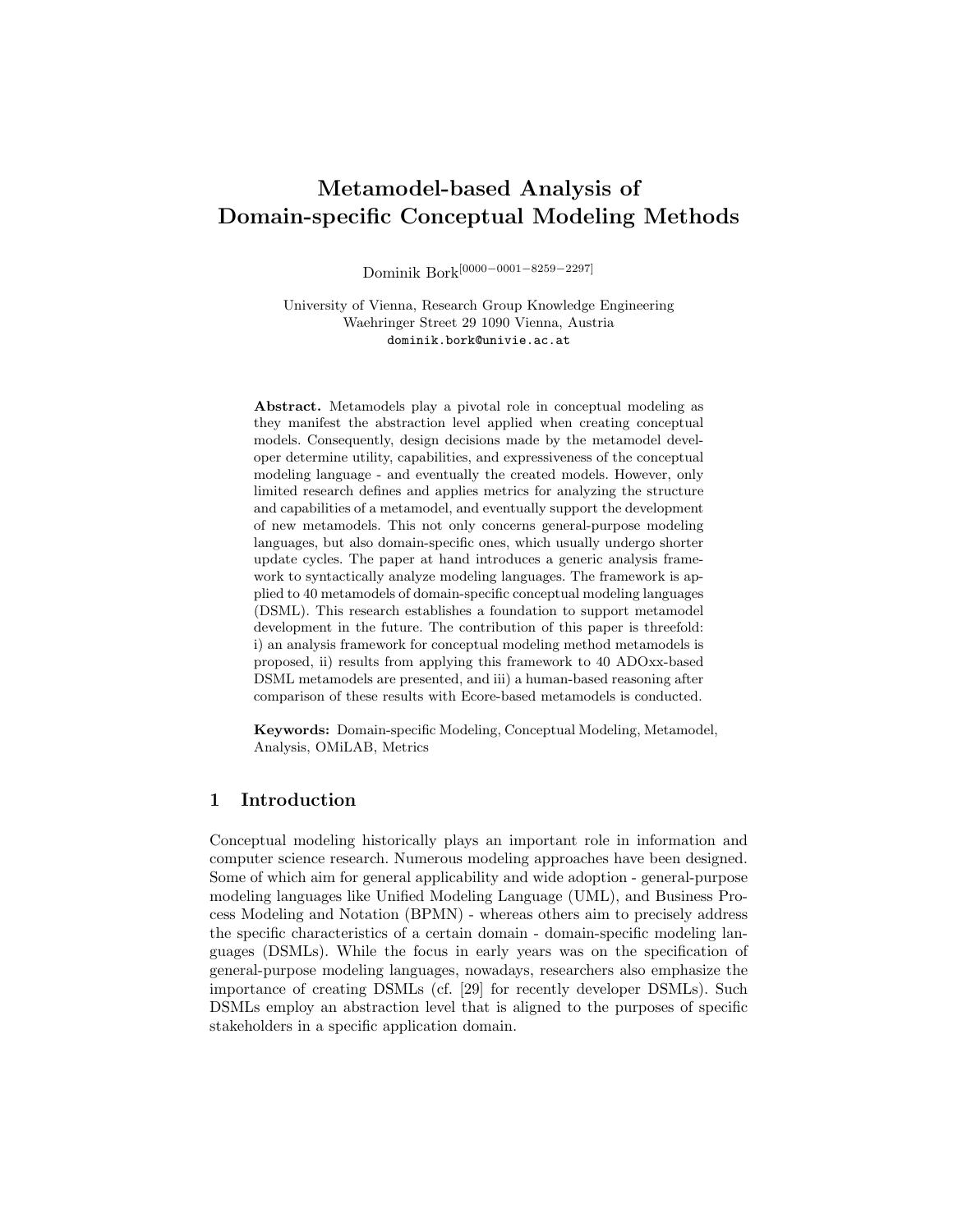Metamodels are at the heart of any conceptual modeling language as they establish the abstraction level to be applied while creating models. This abstraction level is realized by means of the available concepts of a modeling language and the valid combinations thereof. Decisions taken by the metamodel developer determine quality, expressiveness, and utility of the modeling language (cf. [23]). A lot of research is focusing on the evaluation of modeling methods from a semantical point of view  $[19, 18]$ , from a notational point of view  $[37, 41, 7]$ , or on methodological guidance in developing modeling languages [16, 27] and methods [36, 3, 13]. By contrast, only limited research focuses on metamodels and their design. "The rationale behind decisions made during the language/model specification are implicit so it is not possible to understand or justify why, for instance, a certain element of the language was created with that specific syntax or given that particular type." [26] Thus, there is a research gap in analyzing existing and providing guidance for the development of new metamodels. Moreover, to the best of our knowledge, no comparative analysis has been performed targeting specifically DSML metamodels. The aim of this research is to derive empirical quantitative answers towards filling the identified research gap.

The aim of this paper is to assess current DSML metamodel designs and to derive ideas on how to improve metamodel design in the future. The contribution of this paper is aligned to two research questions  $(RQ)$ :  $RQ-1$ : How are domain-specific metamodels structured?, and RQ-2: Are there differences between ADOxx-based and Eclipse-based metamodels?. The analysis reported in this paper used 40 openly available DSML metamodels of the Open Models Laboratory (OMiLAB) [8] that have been realized with the ADOxx metamodeling platform [15]. For the analysis we introduce a framework that adopts a set of metamodeling metrics [35, 12]. The adoption of the metrics respects the idiosyncrasy of both, conceptual modeling generally and the ADOxx platform in particular. "Similarly to software, metrics can be used to obtain objective, transparent, and reproducible measurements on metamodels too" [12, p. 55]. Our work adds to the knowledge base by focusing on metrics rather than a qualitative evaluation of metamodels, and by focusing on ADOxx-based DSML metamodels.

This paper is structured as follows: Section 2 defines the foundations of this work by introducing domain-specific conceptual modeling, the Open Models Laboratory, as well as ADOxx and Eclipse as metamodel development platforms. An overview of related works is presented in Section 3 before Section 4 proposes the generic analysis framework. The results of applying this framework to 40 DSMLs are discussed in Section 5. Eventually, the paper closes with some concluding remarks and implications for research and practice in Section 6.

# 2 Foundations

#### 2.1 Conceptual Modeling Methods

Conceptual modeling methods facilitate the reduction of complexity by applying abstraction for a specific purpose. Such methods are composed of modeling language, modeling procedure, and mechanisms  $\mathcal{B}$  algorithms [28]. A vital part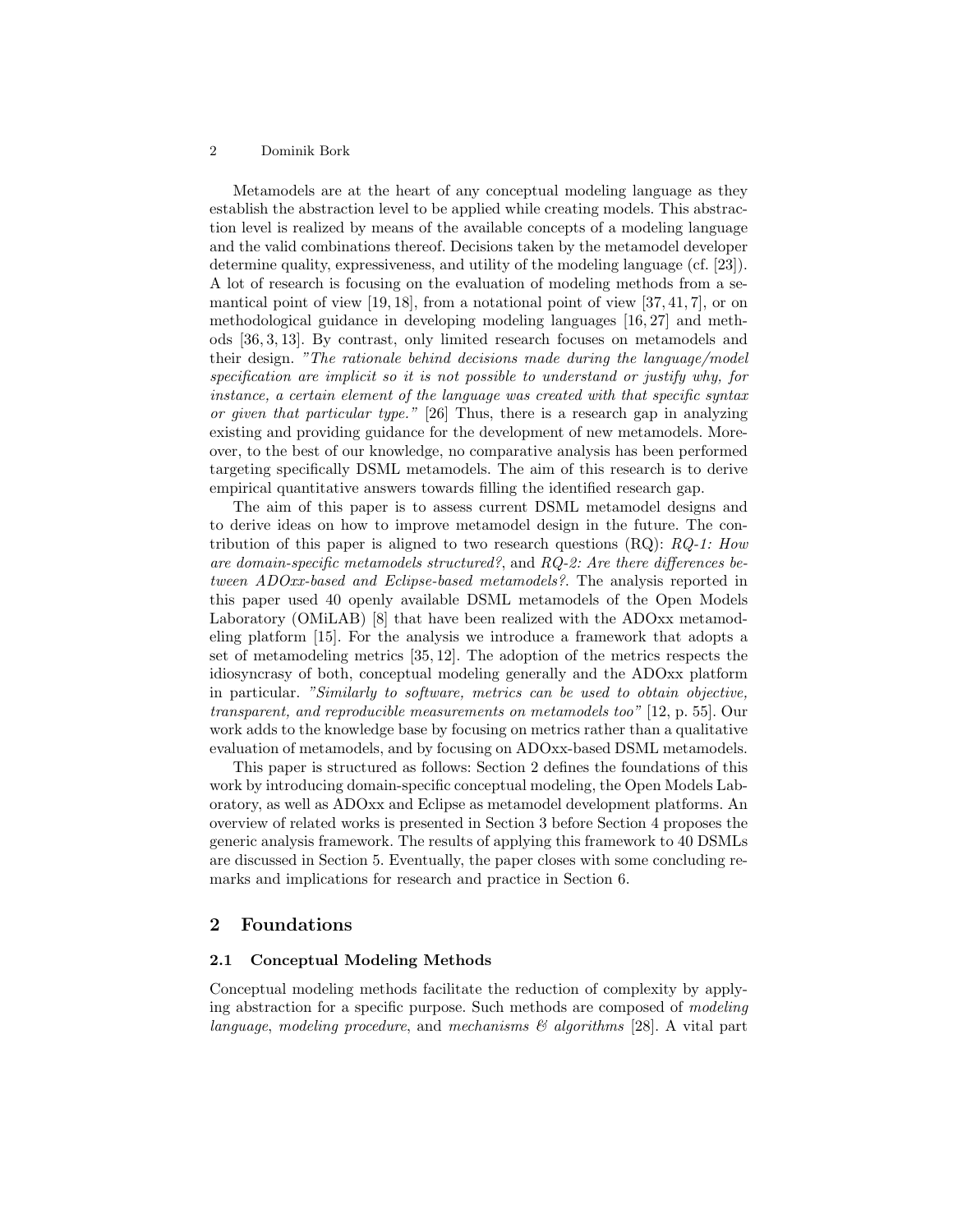of a modeling method is the modeling language which can be further decomposed into syntax, i.e, the available syntactic elements, notation, and semantics, specifying the graphical representation and the meaning of the syntactic elements, respectively. The modeling procedure describes the steps to be applied by the modeler in order to create valid models. Mechanisms & algorithms define the model processing functionality provided by the modeling method, e.g., simulation, model transformation.

Based on the pragmatics and purpose, domain-specific modeling methods can be distinguished from general-purpose ones. The former has the potential to address domain-specificity in all aspects of a modeling method, while the latter aims for comparability, interoperability, and standardization across domains. A further differentiation can be drawn when considering the purpose of modeling methods. In computer science, most modeling methods are designed for modeldriven systems engineering using the Eclipse Modeling Framework<sup>1</sup> which rely on Ecore metamodels (see Section 2.3). Such models often lack proper visualization and focus instead on the capabilities of model transformation and code generation. By contrast, conceptual modeling methods are used to create abstract representations of some part of the real world for "human users, for purposes of understanding and communication" [38]. In this perception, which is the one we apply in this paper, modeling of software systems and code generation is only one out of many possible purposes for conceptual modeling.

### 2.2 The Open Models Laboratory (OMiLAB)

OMiLAB, www.omilab.org is an open platform for the conceptualization of modeling methods, combining open source and open communities with the goal of fostering conceptual modeling [8]. Modeling tools realized as a project within the OMiLAB are based on the ADOxx metamodeling platform (see Section 2.3). Relevance of the OMiLAB is reflected in the high number of international contributors. 40 different DSMLs have been successfully conceptualized - addressing diverse domains like enterprise modeling [14], enterprise architecture management  $[4]$ , design thinking  $[22, 5]$ , and knowledge acquisition  $[9, 10]$ . A detailed description with sample conceptualizations is given in [29].

#### 2.3 Metamodeling Platform

Metamodeling platforms are used for the development of modeling tools by raising the abstraction level to a more elaborate level that is adequate for method engineers to realize their modeling tools. The goal is to enable also nonprogrammers to realize modeling tools. This is achieved by providing a rich set of preconfigured functionality attached to a generic meta-metamodel. The method engineer then only needs to adapt this meta-metamodel to her domain. Moreover, engineers can benefit from existing tool developments and reuse/extend existing implementations.

<sup>1</sup> Eclipse Modeling Framework [online], https://www.eclipse.org/modeling/emf/, last checked: 28.08.2018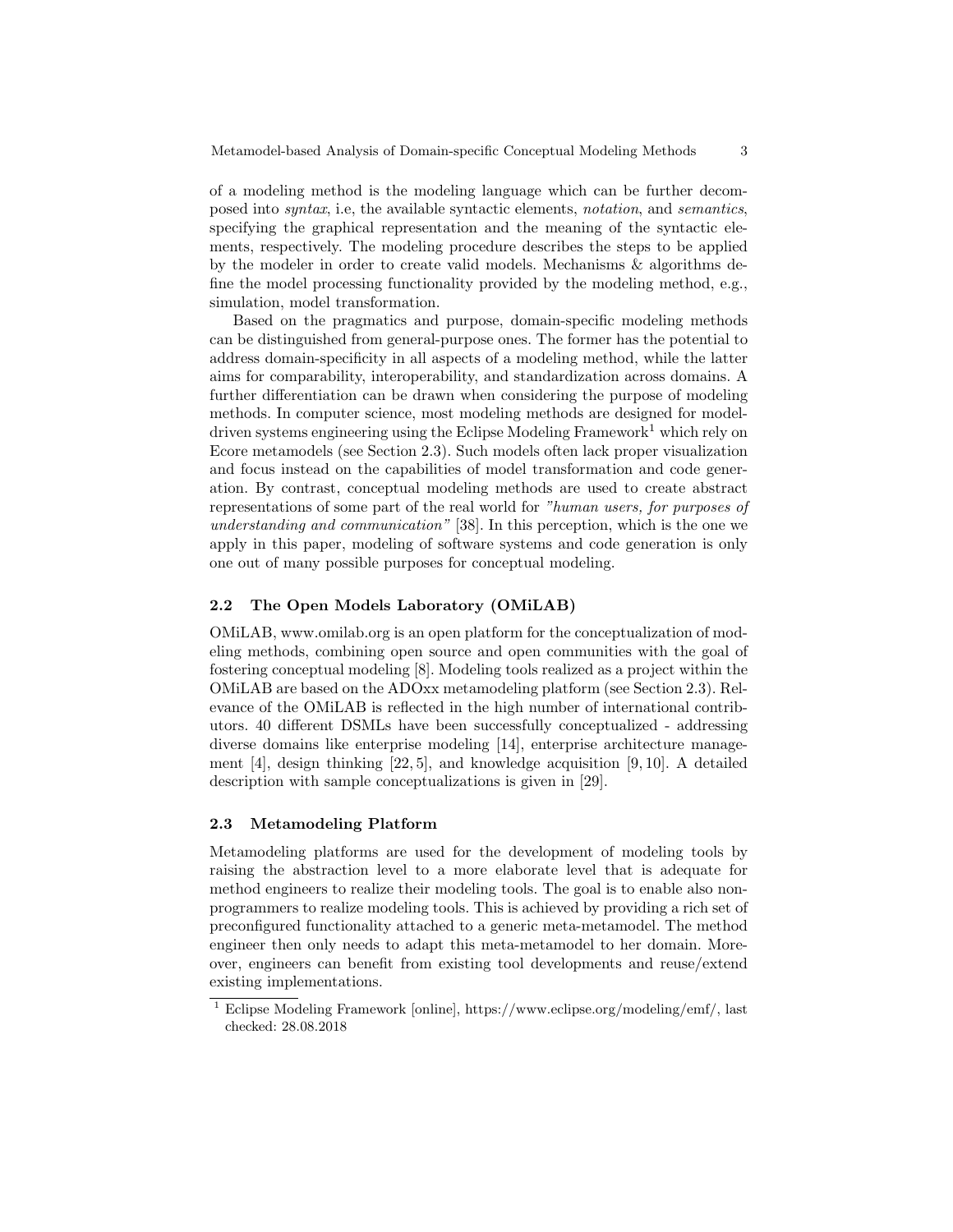ADOxx ADOxx<sup>2</sup> has been successfully used in academia and industry for over two decades. The platform comes with a rich set of domain-independent functionality like model management, user management, and user interaction. What is left to be done for metamodel developers is to [2]: 1) configure the specific metamodel by referring its concepts to the meta-metamodel concepts of ADOxx; 2) provide a visualization for the concepts and combine them into logical chunks, i.e., ADOxx modeltypes; and 3) realize additional functionality like model transformations, queries, or simulations on top of the modeling language.



Fig. 1. Excerpt of the ADOxx meta-metamodel (adapted from [15])

A metamodel realized with ADOxx is composed of modeltypes which themselves comprise predefined and user-defined modeling classes and relation classes (Fig. 1). Following a graph-based structure, modeling classes refer to nodes and relation classes to edges between nodes. Attributes define the semantics of all ADOxx classes. Functionality in ADOxx is attached to predefined abstract meta classes of the ADOxx meta-metamodel (see Fig. 1). When defining an inheritance relationship between domain-specific concepts and predefined abstract meta classes, the functionality is inherited. Consequently, the metamodel design decisions determine the functionality of the resulting modeling tool.

Table 1 briefly introduces the most important ADOxx meta classes which are also part of the metrics introduced in Section 4. ADOxx meta classes are either static (prefix 'S') or dynamic (prefix 'D'). The former employ a tree-based structure for hierarchies between static classes while the latter employ a graphbased structure for realizing simulations. Furthermore, ADOxx modeling classes can be either abstract, thus not instantiable by the modeler, or concrete, thus can be instantiated thereby creating a conceptual model.

<sup>2</sup> ADOxx platform [online], http://www.adoxx.org, last checked: 27.08.2018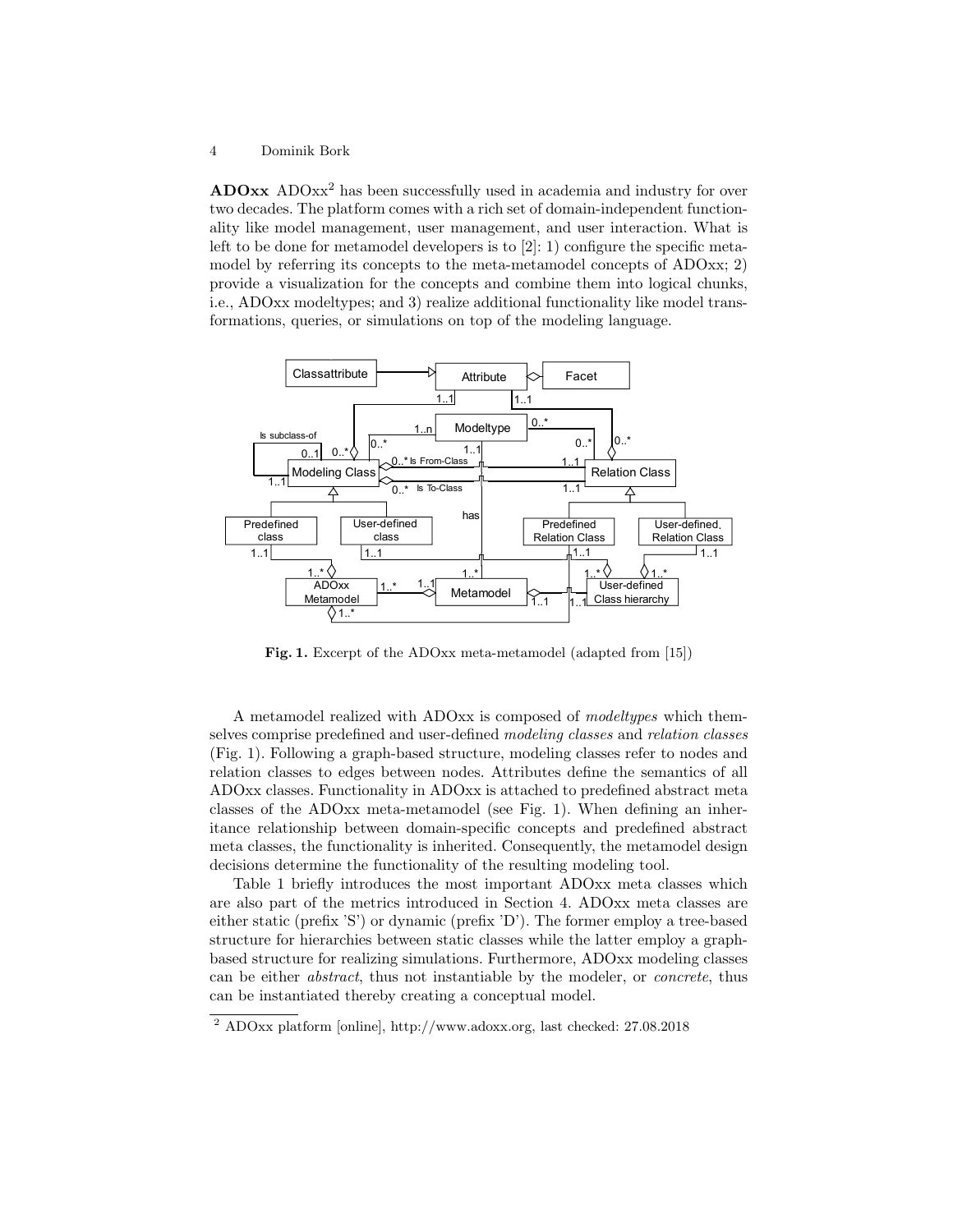| Meta Class           | Description                                                             |  |  |  |
|----------------------|-------------------------------------------------------------------------|--|--|--|
| D_Aggregation        | Every modeled object 'a' having its $x/y$ coordinates within the draw-  |  |  |  |
|                      | ing area of any container 'b' has the relation 'a' is-inside 'b'. More- |  |  |  |
|                      | over, subclasses come with a self-defined "drawing area" by means       |  |  |  |
|                      | of resizeable rectangles.                                               |  |  |  |
| D_Swimlane           | Also provides the "is-inside" relation but the "drawing area" is lim-   |  |  |  |
|                      | ited to strict horizontal or vertical rectangles.                       |  |  |  |
| D_Event              | Encapsulates all nodes of a graph necessary for its simulation. Sub-    |  |  |  |
|                      | classes are e.g., D.Start, D.Subgraph, D.Activity, D.Decision.          |  |  |  |
| S_Group              | This class represents a node in a tree structure.                       |  |  |  |
| <b>S_Aggregation</b> | Special kinds of nodes in a tree structure. Similar semantics as for    |  |  |  |
| <b>S_Swimlane</b>    | the dynamic counterparts.                                               |  |  |  |
| <b>S_Person</b>      | Implements person-dependent aspects like wages and working hours.       |  |  |  |

Table 1. Excerpt of ADOxx meta classes

Eclipse Modeling Framework The Eclipse Modeling Framework (EMF) provides a generic metamodel called Ecore, one can inherit from in order to develop metamodels. A dominant focus of using EMF is the generation of code from models in model-driven development. Thus, models are primarily perceived as "structured data models". EMF comes with a rich set of functionality that eases the generation of Java classes from EMF models.



Fig. 2. Excerpt of the Ecore meta-metamodel [30]

The Ecore metamodel comes with a plethora of predefined meta classes necessary for code generation purposes and general model management. Relevant for conceptual modeling are particularly the classes visualized in Fig. 2. Ecore-based metamodels are clustered in EPackages which are comprised of EClasses. Every EClass itself is comprised of EStructuralFeatures like changeability or volatility. Two special kinds of features are further distinguished: EReferences relate two EClass instances to each other, whereas EAttributes define additional properties of EClasses.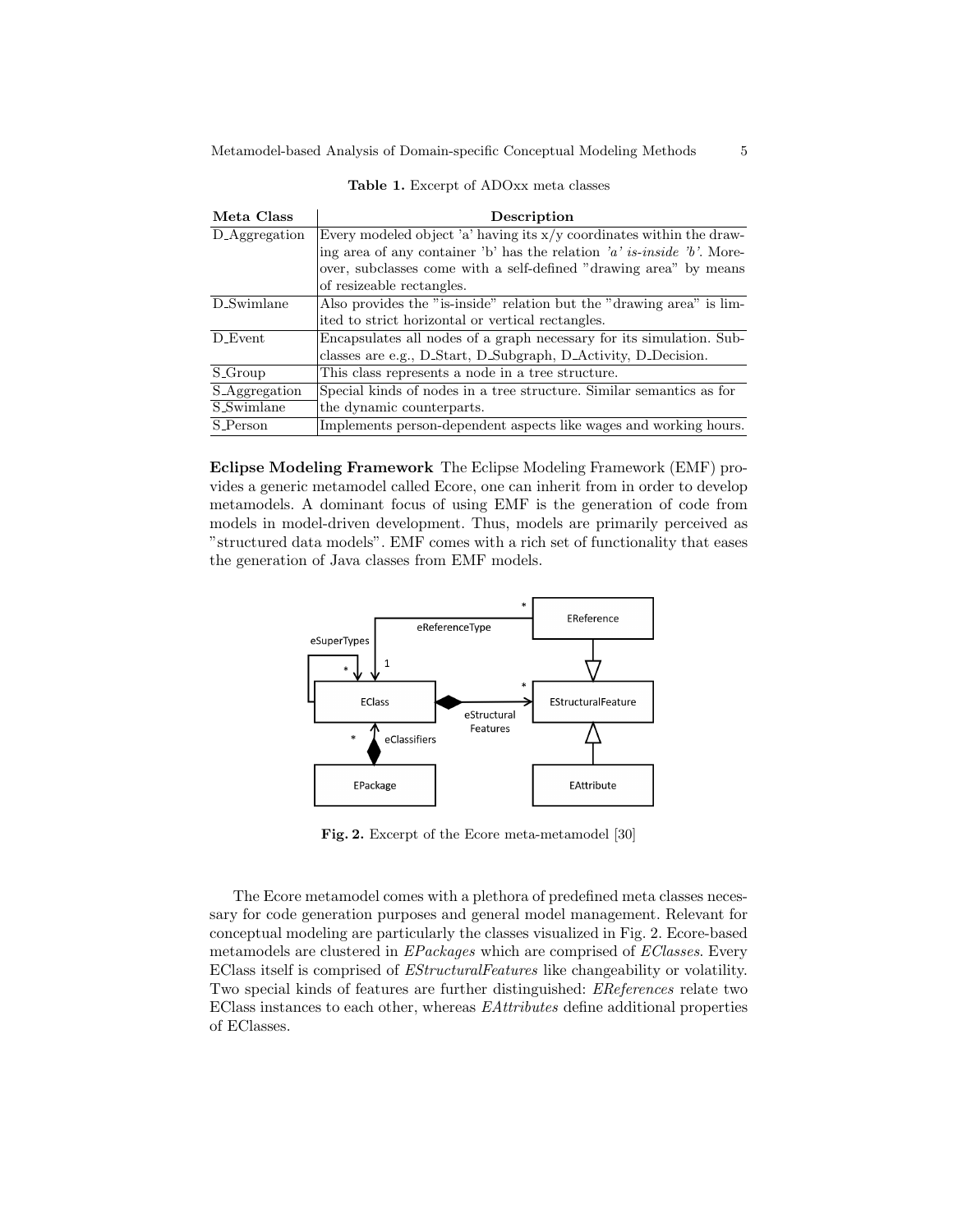# 3 Related Works

A lot of research can be found on the analysis of models, focusing for example on the usage of modeling concepts by modelers [33], the evaluation of modeling languages according to their notation [37, 32, 7], their semantics [42, 19], their ontological completeness [18], their metamodels [34], their specification techniques [6], or their applicability in certain use cases [20] and domains [24, 25]. These approaches however never investigate the syntactic metamodel backbone of the modeling language and the way metamodels are structured. Up to now, only limited research structurally assesses metamodels by applying metrics. The relevant works will be reviewed in the following sub-sections.

An approach for metamodel analysis was proposed in [43]. The authors introduced metrics for the syntactic analysis of metamodels. They distinguish between metrics concerning meta-classes and metrics concerning meta-features. The former comprises the number of (abstract) classes, and whether classes have features. Moreover, average numbers for features, attributes, and references are computed. The metrics for meta-features consider some of the class-level metrics, however, applied to the whole metamodel. The authors developed a script that automatically analyzed over 500 Ecore metamodels.

Di Rocco [12] proposed a set of metrics to analyze metamodels. A focus of their study was computing the correlations between different metrics toward the identification of structural characteristics of metamodels. The metrics have been applied to a corpus of Ecore metamodels. They identified e.g., that the adoption of inheritance is proportional to the size of metamodels [12, p. 59].

[35] proposed a quality model for metamodels. The aim of their work was to provide guidance for researchers and practitioners on how to design metamodels of "good quality" by introducing the following quality attributes: syntactic, semantic, pragmatic, capability, and evolvability. Their approach remains on a theoretical level, contributing a research model that, based on questionnaires with 15 metamodel developers, quantifies the relationships between the quality parameters and the quality properties of a metamodel. Eventually, the authors apply the quality model to evaluate a set of evolutionary UML metamodels.

Recently, Lopez et al. [34] proposed 30 quality properties for metamodels, comprising the categories design, best practice, naming conventions, and metric. The focus was on measuring ex post the quality of a given metamodel. The metrics introduced by the authors establish some threshold values, e.g., for the number of direct children (10-max as default), mostly related from objectoriented design. The five metrics focus on coupling and inheritance aspects. The metrics have been applied to EMF metamodels.

The reviewed approaches all analyze EMF metamodels. This is not surprising, as up until recently, no corpus of metamodels developed with any other metamodeling platform was available. Consequently, the introduced metrics are also designed for EMF metamodels, omitting aspects of DSMLs like relations and modeltypes. The paper at hand extends the knowledge base by: i) establishing a framework to comprehensively analyze DSMLs; and ii) applying this framework to 40 DSML metamodels.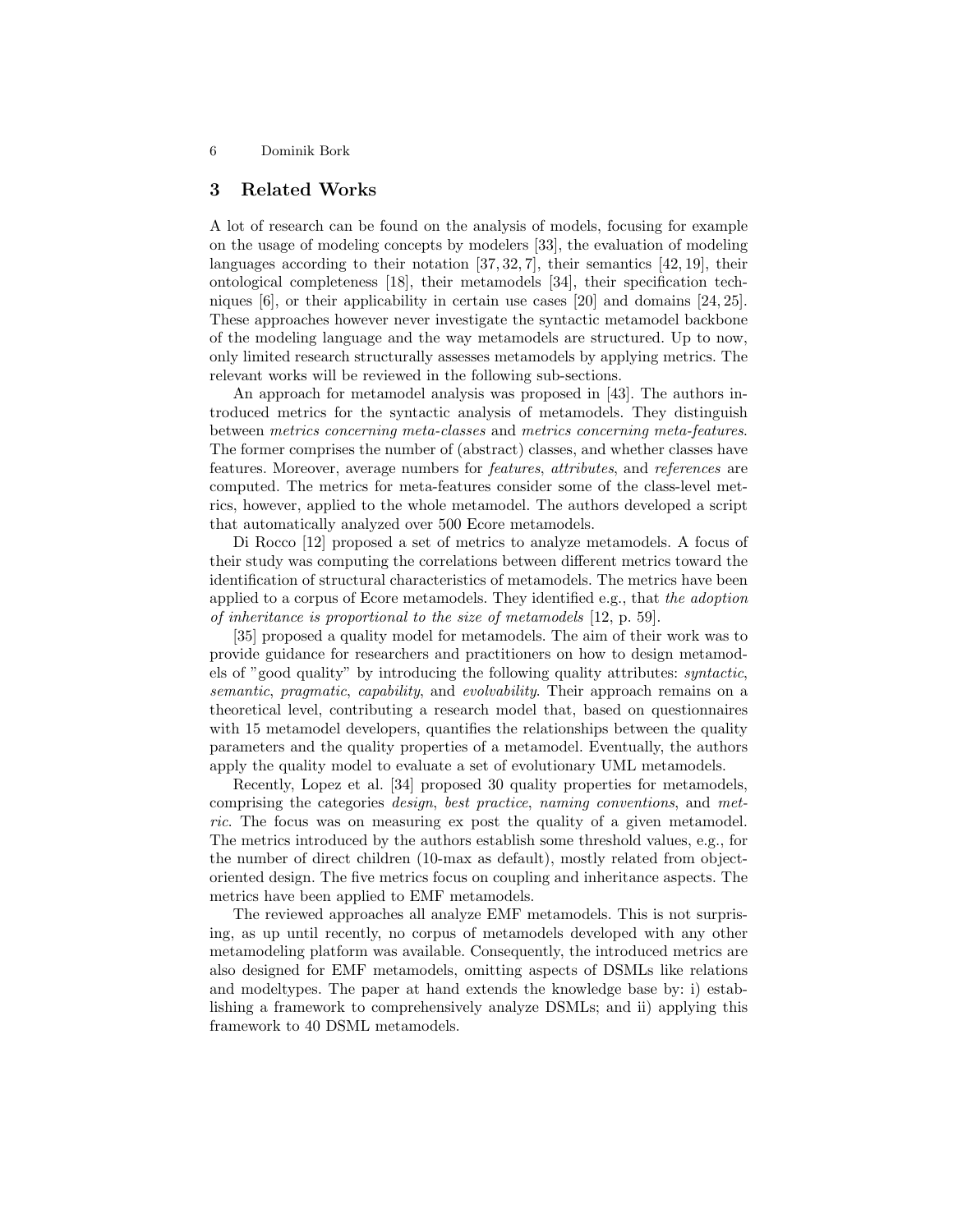# 4 Metamodel Analysis Metrics

In the following, a novel analysis metrics framework is proposed targeting the comprehensive analysis of syntactic and structural aspects of DSMLs. The framework includes generic metamodel metrics found in literature and extends them in two ways: First and foremost, generic metrics for conceptual modeling methods. Second, some metrics specifically for ADOxx metamodels.

| Metric                                         | Description                                |  |  |  |  |
|------------------------------------------------|--------------------------------------------|--|--|--|--|
| Generic metamodel metrics                      |                                            |  |  |  |  |
| Concrete Classes                               | The number of concrete classes.            |  |  |  |  |
| Abstract Classes                               | The number of abstract classes.            |  |  |  |  |
| Attributes                                     | The number of attributes.                  |  |  |  |  |
| References                                     | Number of references between two concepts. |  |  |  |  |
| Inheritance                                    | Maximal inheritance level.                 |  |  |  |  |
| Conceptual Modeling-specific metamodel metrics |                                            |  |  |  |  |
| Modeltypes                                     | The number of model types.                 |  |  |  |  |
| Relation Classes                               | The number of relation classes.            |  |  |  |  |
| ADOxx-specific metamodel metrics               |                                            |  |  |  |  |
| Dynamic Modeltypes                             | The number of dynamic modeltypes.          |  |  |  |  |
| Static Modeltypes                              | The number of static model types.          |  |  |  |  |
| Dynamic Classes                                | The number of dynamic classes.             |  |  |  |  |
| Static Classes                                 | The number of static classes.              |  |  |  |  |

Table 2. Metamodel analysis metrics

- Generic metamodel metrics Analyzing the relevant literature [35, 43, 12, 34], a set of recurring metamodel metrics can be identified (see Table 2). For these metrics, average values, min-max values, and statistical measures like median, quartiles, and standard deviation can be computed.
- Conceptual Modeling-specific metamodel metrics The set of metrics in literature does not consider important characteristics of conceptual modeling methods. Relation classes are not considered explicitly but subsumed in the classes metric. Moreover, the decomposition of a modeling language into modeltypes is neglected. Consequently, corresponding metrics are introduced in Table 2, particularly addressing these shortcomings.
- ADOxx-specific metamodel metrics In addition to the metrics described previously, meta class-specific metrics are introduced in order to enable a deeper analysis of the realization of DSMLs by means of the inheritance relationships to the predefined ADOxx meta classes (see Table 1). These metrics indicate the functionality utilized by a DSML and contribute toward externalizing the implicit design decisions made by the metamodel developer. Thus revealing the rationale behind metamodel designs (cf. [26]).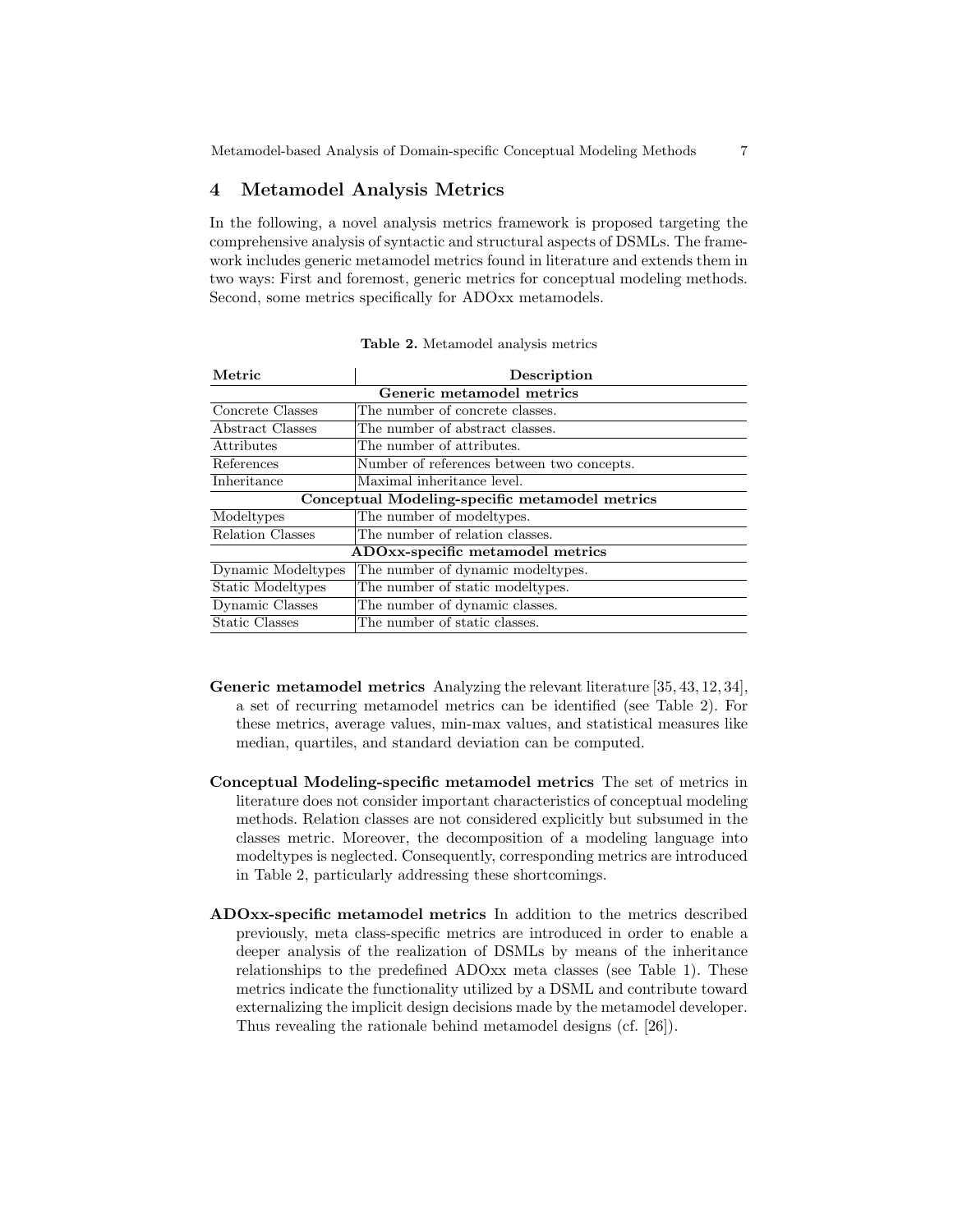# 5 Analyzing Domain-specific Metamodels

In the following, the metrics will be applied to 40 DSML metamodels. All metamodels have been realized within the OMiLAB using the ADOxx platform. Section 5.1 will first describe the research procedure followed while Section 5.2 reports on the key findings. Eventually, Section 5.3 compares the results with metrics of Ecore-based metamodels.

#### 5.1 Preparing the Analysis

The analysis was aligned to extensively used literature survey methodologies [31]. However, instead of surveying articles, we surveyed metamodels. Thus, we followed a three-phased approach, comprising: 1. Planning, 2. Conducting, and 3. Analyzing. In the *planning phase*, we defined the research objectives. We were interested in empirically analyzing metamodels of DSMLs. Besides, we were also interested in how our results differ from Ecore metamodels. As a consequence, we chose the openly available metamodel repository of the OMiLAB as a source.

In the conducting phase, we queried the OMiLAB and collected 44 DSMLs metamodels. We then applied two exclusion criteria: Ex-1: the metamodel combines several completely independent modeling languages; and Ex-2: metamodels realized on an old version of ADOxx, these methods are neither maintained nor used anymore. In total, 4 metamodels matched the exclusion criteria, resulting in 40 metamodels which were analyzed in the analysis phase by applying the metamodel analysis metrics introduced in Section 4.

#### 5.2 Results of the Analysis

The average number of modeltypes for a DSML is 7.15, whereas dynamic modeltypes following a graph-based structure are dominant with 6.68 compared to static ones following a tree-based structure with 0.48. All investigated DSMLs have at least one dynamic modeltype whereas only 40 % have at least one static modeltype. The maximum number of modeltypes was found for LearnPAD [11] with 23  $(22 + 1)$ , followed by CuTiDe [5] with 21  $(20 + 1)$ , HORUS [40] with 19 (19 + 0), and MEMO4ADO [1] with 18 (18 + 0) modeltypes (dynamic + static), respectively. Fig. 3 illustrates the dominance of dynamic modeltypes.

Heterogeneous results were derived by looking at the number of classes. The average number of concrete classes is 49.23, with a median of 36. The maximum number of classes was found in CuTiDe [5] with 180 whereas the minimal number was found in the SERM [17] metamodel containing five classes. Abstract classes are used in 57.5 % of the DSMLs, whereas the average number of abstract classes per metamodel is only 3.45 with a median of 1. CuTiDe has the most abstract classes (24). We found an average number of 20.2 relation classes, the median was 15. The most relation classes were found for the MEMO4ADO method [1] with 81, whereas the lowest number was found for PGA [39] and JCS [21] which both only contain one relation class. Fig. 4 visualizes analysis results for concrete, abstract, and relation classes of the DSML metamodels.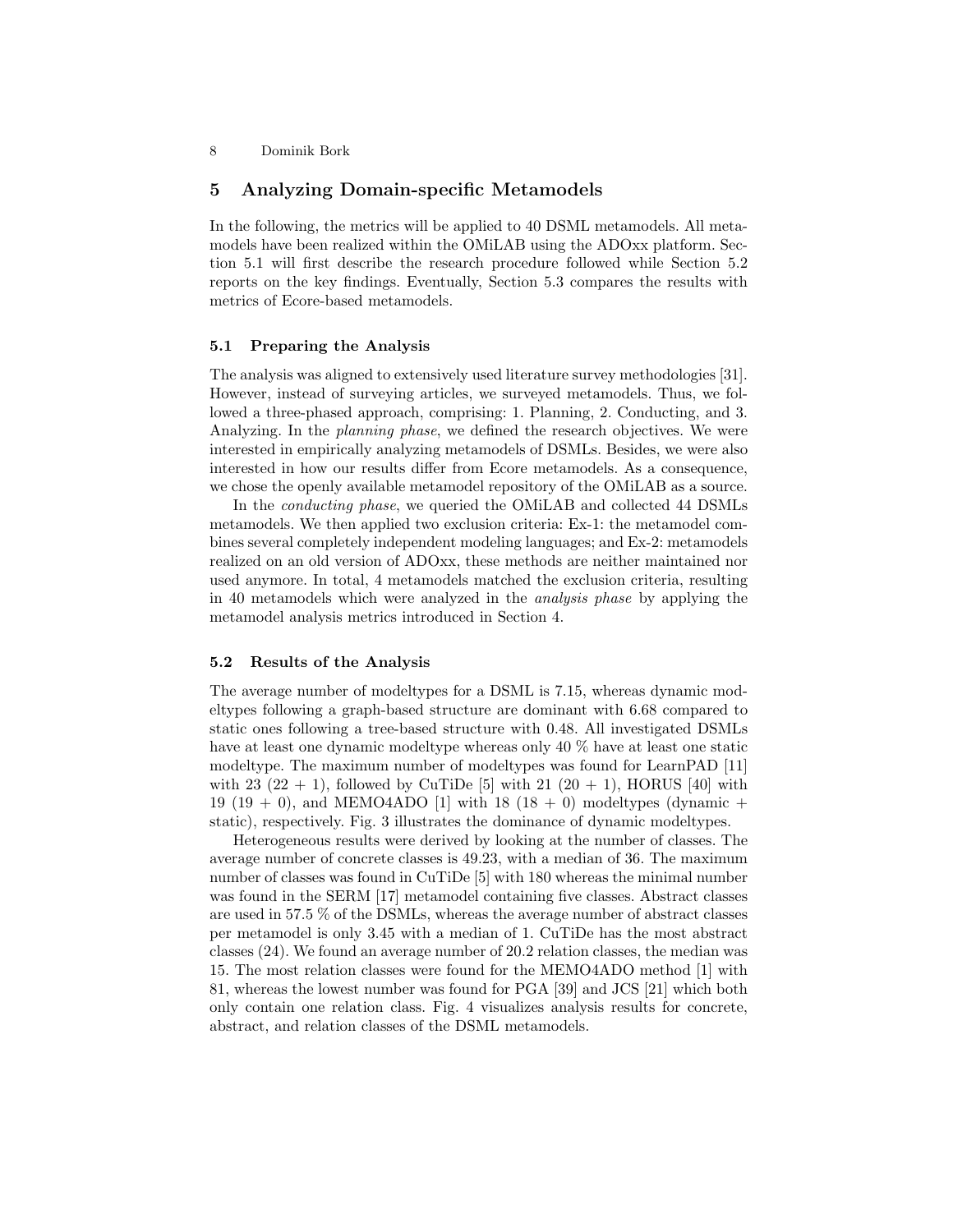

Fig. 3. Dynamic and static modeltypes per metamodel

In conceptual modeling, the majority of the semantics is encoded with the attributes of classes and relation classes. It is thus interesting to analyze, e.g., how many and which kind of attributes have been introduced as an indicator for the complexity of the domain to be addressed by the modeling method. Three kinds of attributes have been analyzed: regular attributes, e.g., of datatype string, integer, or boolean; *reference attributes*, enabling the creation of relationships between concepts within one or between different models; and record table attributes, used to create multi-dimensional attributes, i.e., tables. Finally, the DSMLs were analyzed for featureless classes - classes with no own attributes.

The average number of regular attributes is 11,76. The DICE method has the highest average amount of regular attributes per class (30.5), JCS has the lowest amount with 1.67. Reference attributes are used by 87.5 % of the DSMLs with an average number of 45 per metamodel. By contrast, record table attributes are used by 67.5 % of the DSMLs with an average number of only 8.75.



Fig. 4. Number of Concrete, Abstract, and Relation Classes per metamodel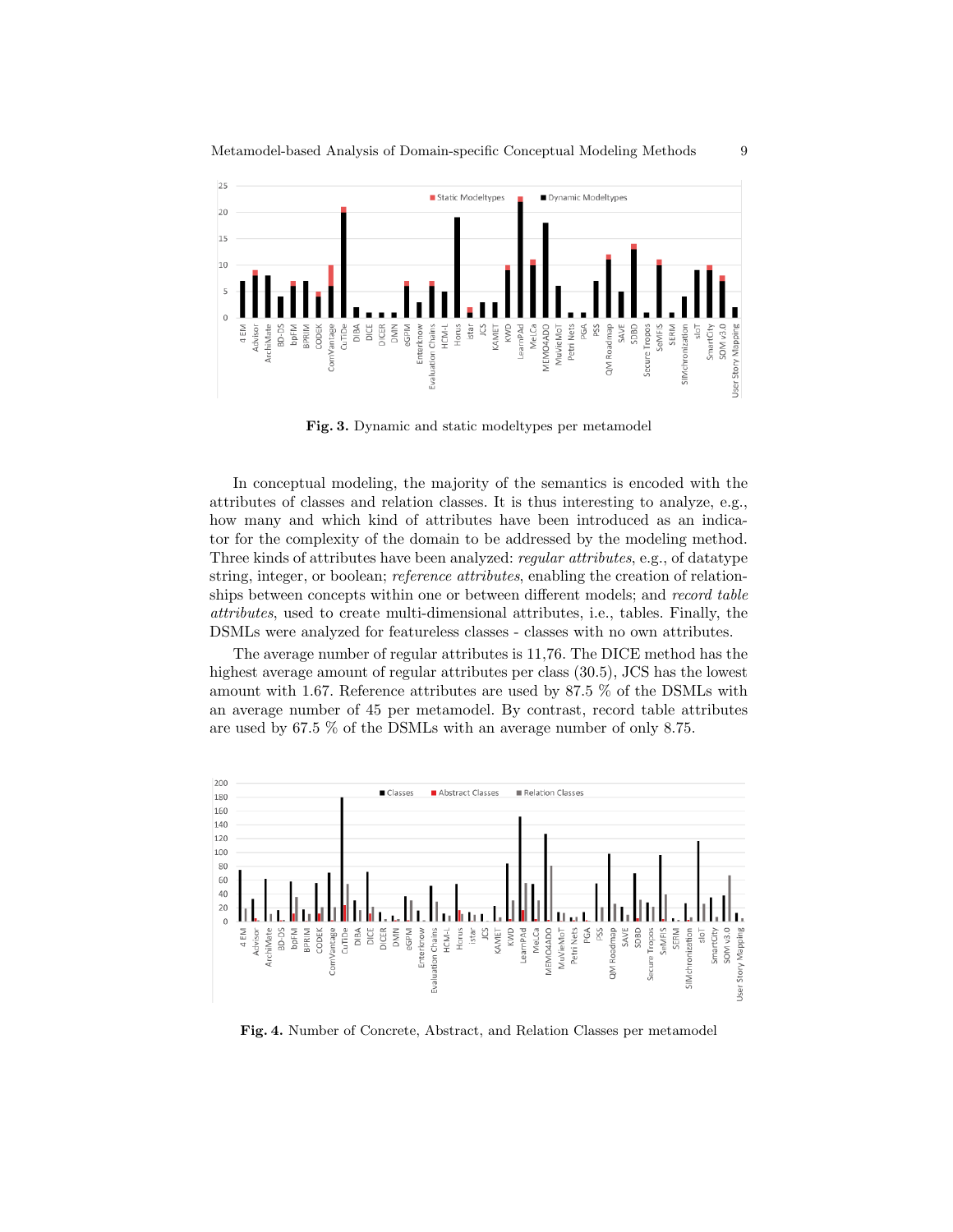

Fig. 5. Distribution of DSMLs based on classes, relations, attributes, and references

Besides the average and total numbers, it is also interesting to analyze the distribution of metrics criteria. We focus in the following on the most interesting ones due to limited space. Fig. 5 provides the results of grouping the DSMLs according to the total number of classes and relations, the average number of attributes per class, and the number of reference attributes per metamodel. It can be derived, that the biggest group of metamodels comprises 11 to 20 classes  $(25 \%)$ , less than 10 relations  $(40 \%)$ , and less than 10 references  $(35 \%)$ . Moreover, in 50 % of the metamodels, a class has in average less than 10 attributes. The majority of metamodels have less than 40 classes, less than 20 relations, less than 10 attributes, and less than 30 references.

Next, we investigated the inheritance relationships of the abstract and concrete classes. Within the analyzed metamodels, the abstract ADOxx meta class D\_Aggregation was inherited from the most (in  $67.5\%$ ), followed by D\_Swimlane and S<sub>-Group</sub> from which was inherited from by  $40\%$  of the metamodels.

It can be derived from the complete analysis summarized in Table 3, that predefined abstract meta classes are more often used in the dynamic modeltypes compared to the static ones. Moreover, abstract classes for geographical containment (e.g., aggregation and swimlane) are used more frequently compared to simulation-specific classes like D Event which was only inherited from by 10 % of the DSMLs. Table 3 also provides for each applied metric, the total number of appearances in the 40 DSML metamodels and an average number, the maximal and minimal number of appearances, and the percentage of occurrences.

#### 5.3 Comparison with Ecore-based Metamodels

As mentioned in Section 3, related works exist that analyze Ecore-based metamodels. An assumption underlying both, Ecore and ADOxx metamodels is that the former primarily concentrates model-driven development and code generation whereas the latter primarily focuses on applying abstraction in order to create conceptual models for the purpose of communication and understanding by human beings [38]. Thus, we were interested in testing this hypothesis by comparing those metrics that are applicable to Ecore and ADOxx metamodels.

The results of this comparison are summarized in Table 4. The metamodel size is on average quite similar with 49.23 classes in ADOxx metamodels and 39.3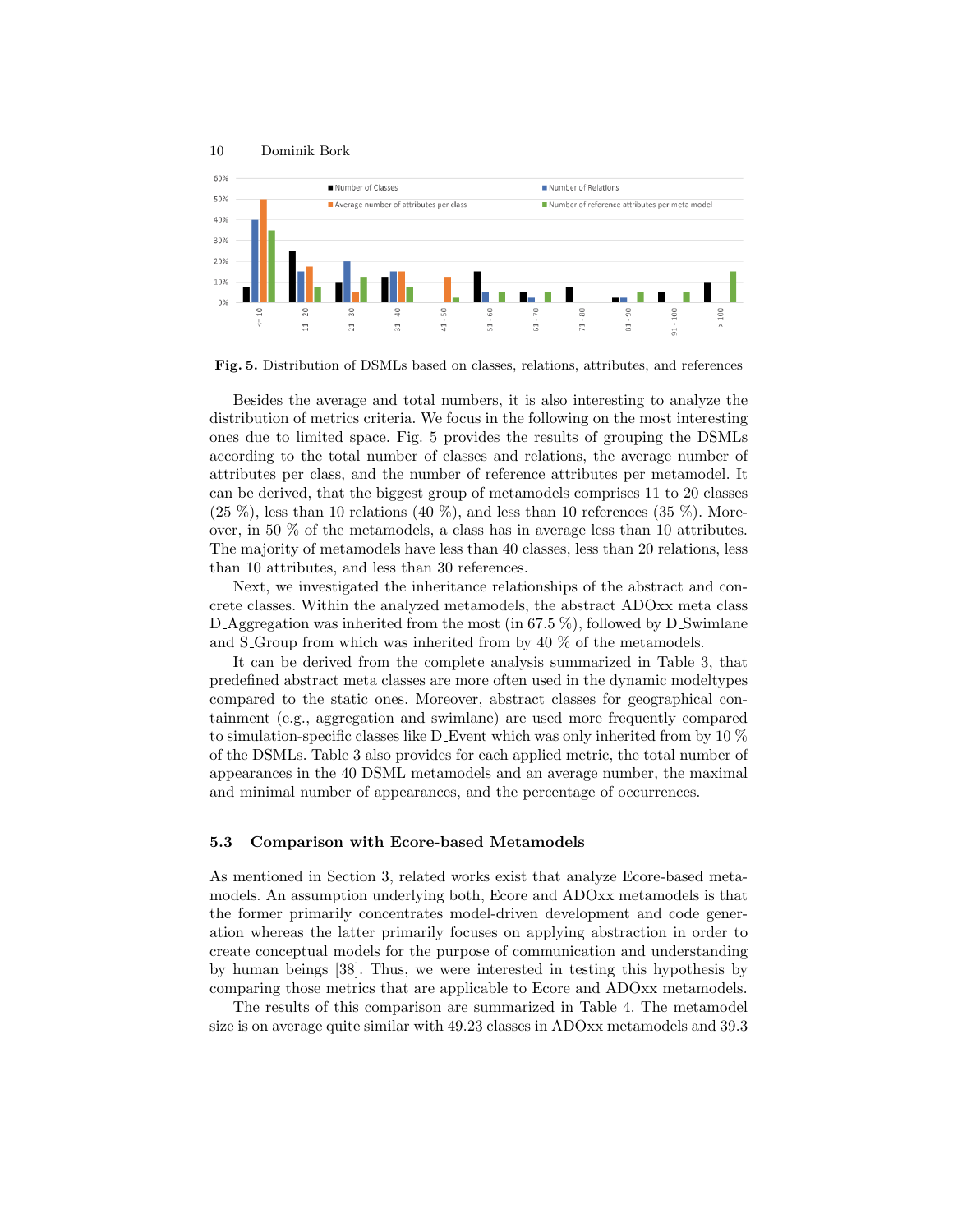| Metric                                      | Total | Average<br>per MM | Max            | Min            | Used by<br>$%$ of MM |  |  |  |  |
|---------------------------------------------|-------|-------------------|----------------|----------------|----------------------|--|--|--|--|
| <b>Modeltype Metrics</b>                    |       |                   |                |                |                      |  |  |  |  |
| Dynamic Modeltypes                          | 267   | 6.68              | 22             | $\mathbf{1}$   | $100\%$              |  |  |  |  |
| <b>Static Modeltypes</b>                    | 16    | 0.48              | 4              | $\theta$       | $40\%$               |  |  |  |  |
| <b>Classes and Relation Classes Metrics</b> |       |                   |                |                |                      |  |  |  |  |
| Abstract Classes                            | 138   | 3.45              | 24             | $\Omega$       | 57.5 %               |  |  |  |  |
| Concrete Classes                            | 1969  | 49.23             | 180            | 5              | $100\%$              |  |  |  |  |
| Dynamic Classes                             | 1782  | 44.55             | 169            | 5              | $100\%$              |  |  |  |  |
| <b>Static Classes</b>                       | 187   | 4.675             | 33             | $\overline{0}$ | 47.5 %               |  |  |  |  |
| Relation Classes                            | 808   | 20.2              | 81             | 1              | $100\%$              |  |  |  |  |
| Dynamic Relation Classes                    | 655   | 16.38             | 81             | 1              | $100\%$              |  |  |  |  |
| <b>Static Relation Classes</b>              | 153   | 3.825             | 14             | $\theta$       | 37.5 %               |  |  |  |  |
| <b>ADOxx-specific Inheritance Metrics</b>   |       |                   |                |                |                      |  |  |  |  |
| D_Aggregation                               | 80    | $\overline{2}$    | 8              | $\overline{0}$ | $67.5\%$             |  |  |  |  |
| D_Swimlane                                  | 41    | 1.03              | 8              | $\overline{0}$ | $40\%$               |  |  |  |  |
| D_Event                                     | 6     | 0.15              | 3              | $\theta$       | $10\%$               |  |  |  |  |
| $S_Group$                                   | 44    | 1.1               | 4              | $\overline{0}$ | $40\%$               |  |  |  |  |
| S_Aggregation                               | 15    | 0.38              | $\overline{2}$ | $\theta$       | $35\%$               |  |  |  |  |
| <b>S_Swimlane</b>                           | 22    | 0.55              | $\overline{2}$ | $\overline{0}$ | 27.5 %               |  |  |  |  |
| S_Person                                    | 24    | 0.6               | $\overline{2}$ | $\theta$       | 37.5 %               |  |  |  |  |
| <b>Attribute Metrics</b>                    |       |                   |                |                |                      |  |  |  |  |
| Regular                                     | 27161 | 679.03            | 3411           | 14             | $100\%$              |  |  |  |  |
| References                                  | 1802  | 45.05             | 175            | $\overline{0}$ | 87.5 %               |  |  |  |  |
| Record Tables                               | 350   | 8.75              | 59             | $\overline{0}$ | 67.5 %               |  |  |  |  |

Metamodel-based Analysis of Domain-specific Conceptual Modeling Methods 11 Table 3. DSML metamodel metrics results

classes in Ecore. However, the median of ADOxx metamodels is almost 3 times higher compared to Ecore ones (36 compared to 13 classes). Abstract classes are almost equally used with 56 % and 57.5 %. Interestingly, Ecore metamodels differ significantly from ADOxx metamodels when analyzing the attributes and references. Ecore metamodels have a median of 13.5 references (ADOxx median is only 0.75), and a median of 8 attributes (ADOxx median is 7.5). They also differ with respect to the depth of the inheritance hierarchy. ADOxx metamodels have an average depth of 2.65 (Ecore: 5) and a maximal depth of 6 (Ecore: 10). The distribution of the size of the metamodels differs significantly. For ADOxx metamodels, only one third have less than 20 classes, whereas 69 % of Ecorebased metamodels are this small.

It seems that the ADOxx based DSML metamodels are significantly larger compared to Ecore-based ones. This indicates, that the Ecore-based modeling languages are mostly designed for really narrow purposes which fits to the modeldriven development domain. On the other hand, the usage of reference attributes is way more common in Ecore-based metamodels. This fact could be explained by the purpose of Ecore metamodels to act as structured data model. These references could solve referential integrity in the resulting data models.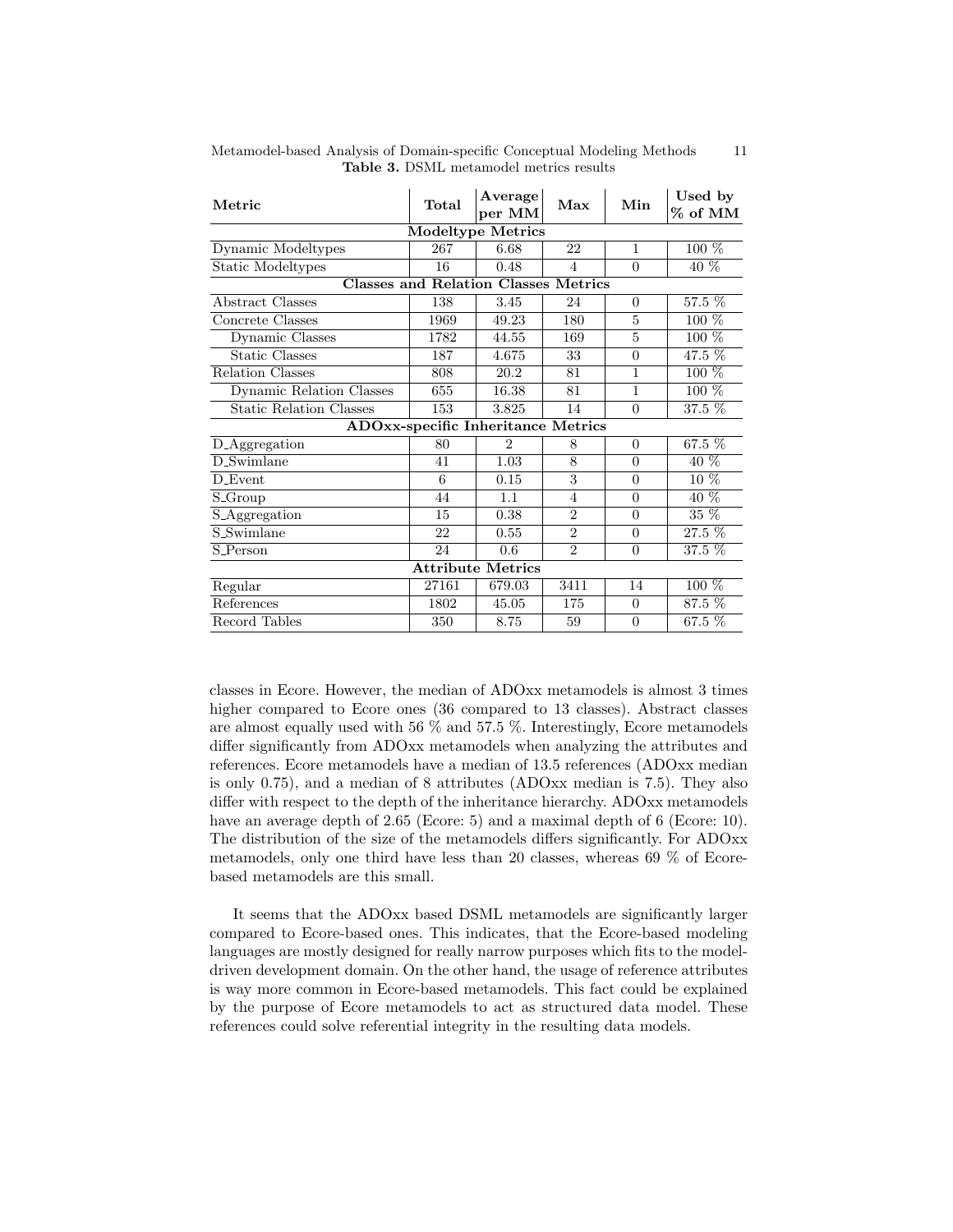| Metric                                | <b>DSML</b><br>Metamodels | Ecore Meta-<br>$\bf{models}$ [43] |  |
|---------------------------------------|---------------------------|-----------------------------------|--|
| Average number of Classes             | 49.23                     | 39.3                              |  |
| Median number of Classes              | 36                        | 13                                |  |
| Max. number of classes                | 180                       | 912                               |  |
| % metamodels using abstract classes   | 57.5 %                    | 56 %                              |  |
| Median number of attributes per class | 7.6                       | 8                                 |  |
| Median number of references per class | 0.75                      | 13.5                              |  |
| Average depth of inheritance          | 2.65                      | 5                                 |  |
| Max. depth of inheritance             | 6                         | 10                                |  |
| metamodels with $< 20$ classes        | 33 %                      |                                   |  |

Table 4. ADOxx vs. Ecore-based metamodel metrics

# 6 Concluding Remarks and Future Work

To improve the development of new metamodels, analysis of existing ones seems promising. The paper at hand first introduced a generic metamodel analysis framework for analyzing conceptual modeling metamodels. This framework has then been applied to analyze 40 domain-specific conceptual modeling languages. Eventually, the results have been compared with Ecore-based metamodels.

It can be derived, that DSML metamodels are generally larger by nature considering the number of classes. When looking at the attributes, similarities and differences can be found. Ecore metamodels significantly more often use references, whereas the usage of regular attributes is almost equal. Moreover, Ecore metamodels have significantly deeper metamodel hierarchies.

As for any analysis, the results also have some threats to validity. All analyzed metamodels were realized with ADOxx. Thus, a platform bias is inevitable. Finally, it needs to be stated, that the Ecore metrics are based on a larger corpora of publicly available metamodels. Further application of the metrics need to verify completeness of the analysis framework and validity of the results.

From a practical perspective, the results indicate which concepts are actually used in DSMLs. It thus gives empirical insights into previously implicit metamodel design decisions and points metamodeling platform developers to aspects worthwhile for improvement - and others that can be lower prioritized.

We will prepare an open source webservice implementation of the metrics that will enable method engineers to apply the metrics to their metamodels by themselves. Moreover, we will now focus on identifying best practices and antipatterns of metamodel design by investigating their quality impact. Moreover, research is left to be done in analyzing e.g., the metamodel domain, the communities developing the metamodels, and linguistic/semantic analysis of metamodels.

### Acknowledgment

Part of this research has been funded through the South Africa / Austria Joint Scientific and Technological Cooperation program with the project number ZA 11/2017.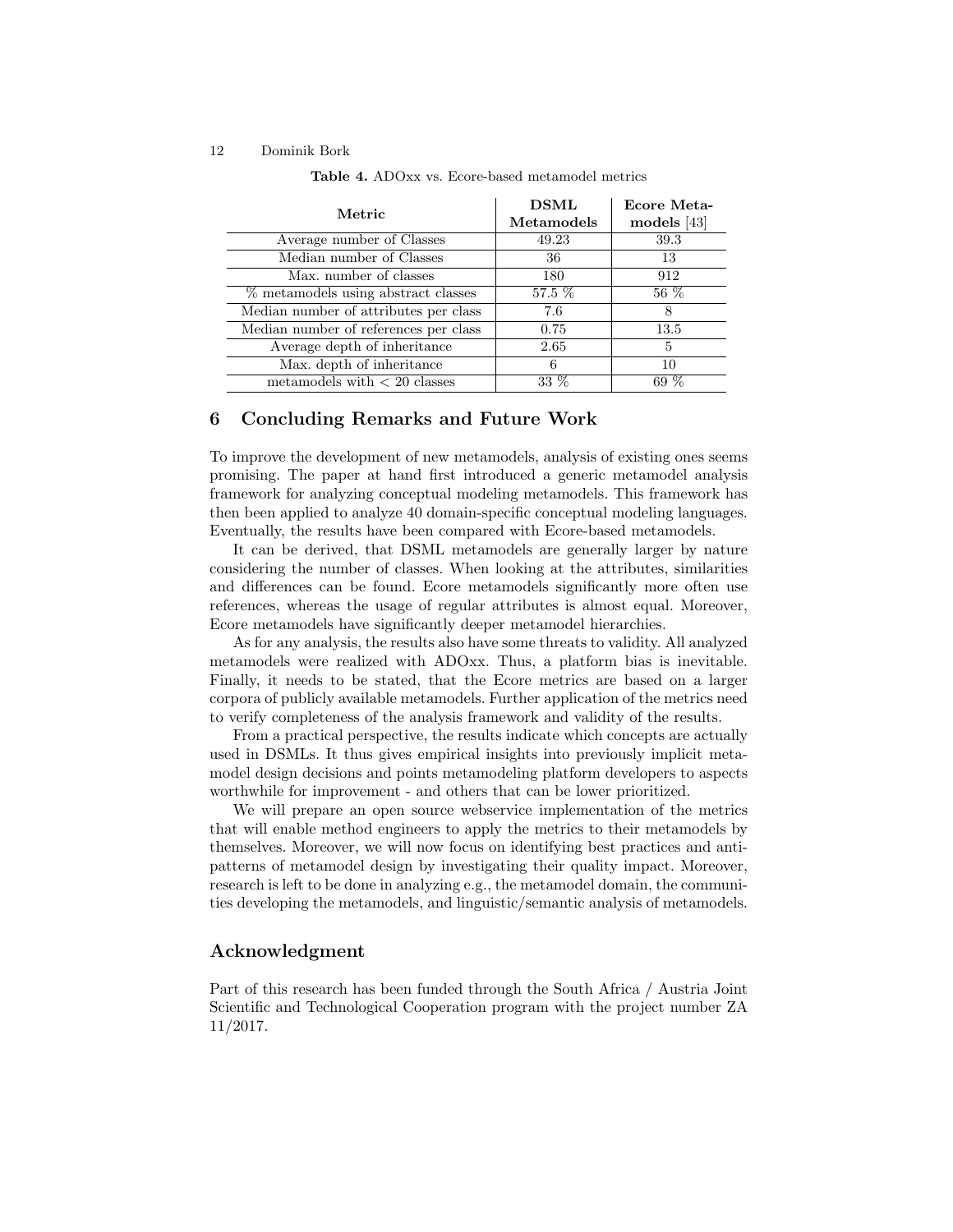# References

- 1. Bock, A., Frank, U.: Multi-perspective Enterprise Modeling Conceptual Foundation and Implementation with ADOxx. In: Karagiannis, D., Mayr, H.C., Mylopoulos, J. (eds.) Domain-Specific Conceptual Modeling, pp. 241–267. Springer (2016)
- 2. Bork, D., Sinz, E.J.: Design of a SOM business process modelling tool based on the ADOxx meta-modelling platform. In: Pre-proceedings of the 4th international workshop on graph-based tools. University of Twente, Enschede. pp. 90–101 (2010)
- 3. Bork, D.: Using Conceptual Modeling for Designing Multi-View Modeling Tools. In: 21st Americas Conference on Information Systems, AMCIS 2015, Puerto Rico, August 13-15, 2015 (2015)
- 4. Bork, D., Gerber, A., Miron, E.T., van Deventer, P., van der Merwe, A., Karagiannis, D., Eybers, S., Sumereder, A.: Requirements Engineering for Model-Based Enterprise Architecture Management with ArchiMate. In: Enterprise and Organizational Modeling and Simulation, 14th International Workshop, EOMAS 2018, Held at CAiSE 2018, Tallinn, Estonia (2018), in press
- 5. Bork, D., Karagiannis, D., Hawryszkiewycz, I.T.: Supporting Customized Design Thinking Using a Metamodel-based Approach. In: Proceedings of the Australasian Conference on Information Systems (ACIS), Hobart, Australia (2017)
- 6. Bork, D., Karagiannis, D., Pittl, B.: How are Metamodels Specified in Practice? Empirical Insights and Recommendations. In: Twenty-fourth Americas Conference on Information Systems. pp. 1–10 (2018)
- 7. Bork, D., Karagiannis, D., Pittl, B.: Systematic Analysis and Evaluation of Visual Conceptual Modeling Language Notations. In: 2018 12th International Conference on Research Challenges in Information Science (RCIS). pp. 1–11. IEEE (2018)
- 8. Bork, D., Miron, E.T.: OMiLAB An Open Innovation Community for Modeling Method Engineering. In: Niculescu, A., Negoita, O.D., Tiganoaia, B. (eds.) 8th International Conference of Management and Industrial Engineering (ICMIE'2017). pp. 64–77 (2017), http://eprints.cs.univie.ac.at/5145/
- 9. Cairó, O., Guardati, S.: The KAMET II methodology: Knowledge acquisition, knowledge modeling and knowledge generation. Expert Systems with Applications 39(9), 8108–8114 (2012)
- 10. Cair´o Battistutti, O., Bork, D.: Tacit to explicit knowledge conversion. Cognitive Processing 18(4), 461–477 (2017)
- 11. De Angelis, G., Pierantonio, A., Polini, A., Re, B., Thönssen, B., Woitsch, R.: Modeling for Learning in Public Administrations The Learn PAd Approach. In: Domain-Specific Conceptual Modeling, pp. 575–594. Springer (2016)
- 12. Di Rocco, J., Di Ruscio, D., Iovino, L., Pierantonio, A.: Mining Metrics for Understanding Metamodel Characteristics. In: Proceedings of the 6th International Workshop on Modeling in Software Engineering. pp. 55–60. MiSE 2014, ACM, New York, NY, USA (2014)
- 13. Efendioglu, N., Woitsch, R., Utz, W.: A Toolbox Supporting Agile Modelling Method Engineering: ADOxx. org Modelling Method Conceptualization Environment. In: IFIP Working Conference on The Practice of Enterprise Modeling. pp. 317–325. Springer (2016)
- 14. Ferstl, O.K., Sinz, E.J., Bork, D.: Tool Support for the Semantic Object Model. In: Karagiannis, D., Mayr, H.C., Mylopoulos, J. (eds.) Domain-Specific Conceptual Modeling, Concepts, Methods and Tools, pp. 291–310. Springer (2016)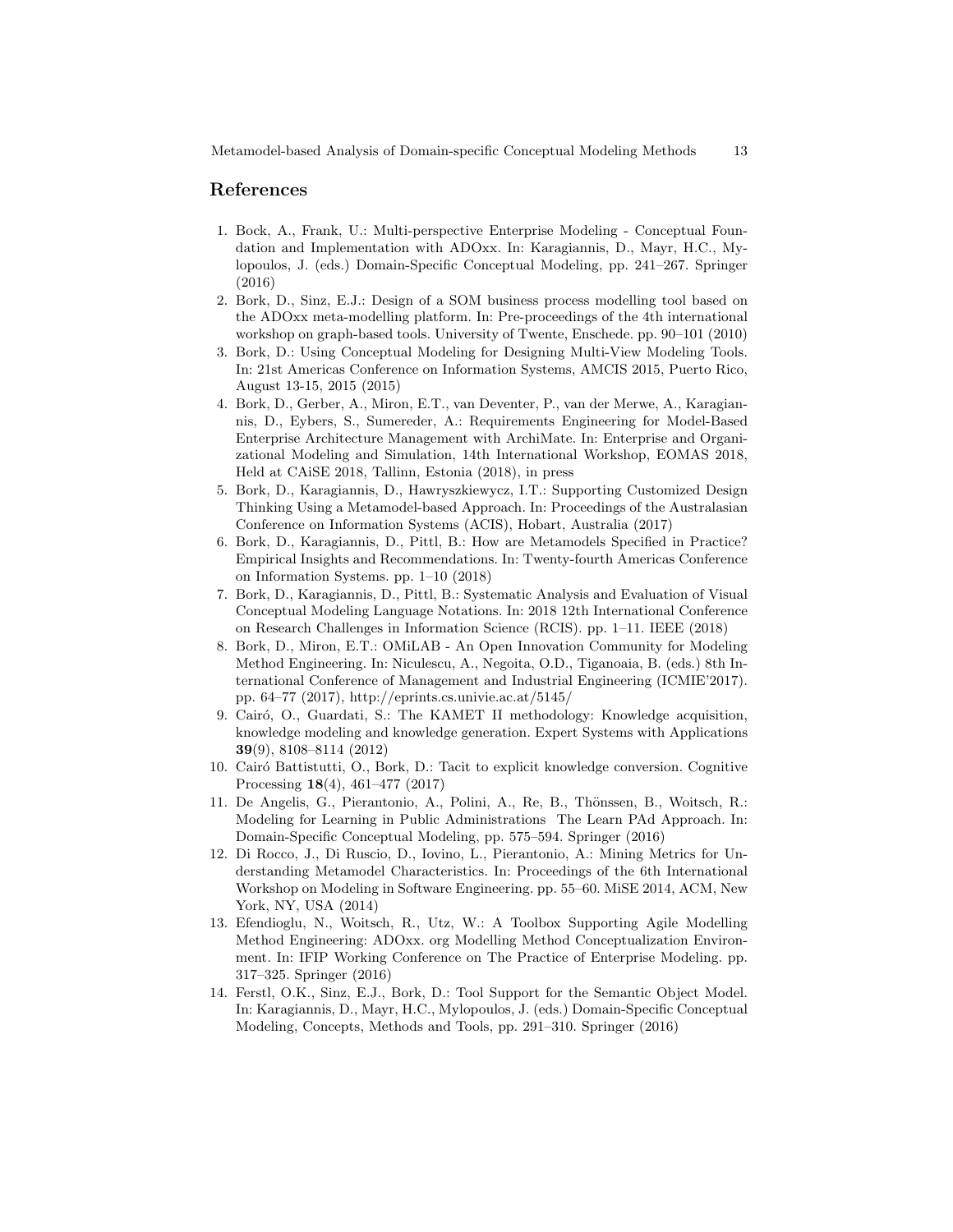- 14 Dominik Bork
- 15. Fill, H.G., Karagiannis, D.: On the conceptualisation of modelling methods using the ADOxx meta modelling platform. Enterprise Modelling and Information Systems Architectures 8(1), 4–25 (2013)
- 16. Frank, U.: Domain-specific modeling languages: requirements analysis and design guidelines. In: Domain Engineering, pp. 133–157. Springer (2013)
- 17. Glässner, T.M., Heumann, F., Keßler, L., Härer, F., Steffan, A., Fill, H.G.: Experiences from the Implementation of a Structured-Entity-Relationship Modeling Method in a Student Project. In: Bork, D., Karagiannis, D., Vanthienen, J. (eds.) Proceedings of the 1st International Workshop on Practicing Open Enterprise Modeling within OMiLAB (PrOse 2017). CEUR Proceedings (2017)
- 18. Guizzardi, G.: Ontological foundations for structural conceptual models. CTIT, Centre for Telematics and Information Technology (2005)
- 19. Guizzardi, G., Herre, H., Wagner, G.: On the general ontological foundations of conceptual modeling. In: International Conference on Conceptual Modeling. pp. 65–78. Springer (2002)
- 20. Gupta, H.V., Clark, M.P., Vrugt, J.A., Abramowitz, G., Ye, M.: Towards a comprehensive assessment of model structural adequacy. Water Resources Research 48(8) (2012)
- 21. Hara, Y., Masuda, H.: Global Service Enhancement for Japanese Creative Services Based on the Early/Late Binding Concepts. In: Karagiannis, D., Mayr, H.C., Mylopoulos, J. (eds.) Domain-Specific Conceptual Modeling, pp. 509–526. Springer (2016)
- 22. Hawryszkiewycz, I.T., Prackwieser, C.: MELCA Customizing Visualizations for Design Thinking. In: Karagiannis, D., Mayr, H.C., Mylopoulos, J. (eds.) Domain-Specific Conceptual Modeling, pp. 383–396. Springer (2016)
- 23. Hinkel, G., Kramer, M., Burger, E., Strittmatter, M., Happe, L.: An empirical study on the perception of metamodel quality. In: Model-Driven Engineering and Software Development (MODELSWARD), 2016 4th International Conference on. pp. 145–152. IEEE (2016)
- 24. Houy, C., Fettke, P., Loos, P.: Understanding understandability of conceptual models - what are we actually talking about? In: Atzeni, P., Cheung, D.W., Ram, S. (eds.) Conceptual Modeling - 31st International Conference ER 2012, Proceedings. Lecture Notes in Computer Science, vol. 7532, pp. 64–77. Springer (2012)
- 25. Houy, C., Fettke, P., Loos, P.: On the theoretical foundations of research into the understandability of business process models. In: Avital, M., Leimeister, J.M., Schultze, U. (eds.) 22st European Conference on Information Systems, ECIS 2014, Tel Aviv, Israel, June 9-11, 2014 (2014), http://aisel.aisnet.org/ecis2014/proceedings/track06/7
- 26. Izquierdo, J.L.C., Cabot, J.: Collaboro: a collaborative (meta) modeling tool. PeerJ Computer Science 2, e84 (2016)
- 27. Karagiannis, D.: Agile modeling method engineering. In: Proceedings of the 19th Panhellenic Conference on Informatics. pp. 5–10. ACM (2015)
- 28. Karagiannis, D., Kühn, H.: Metamodeling Platforms. In: Bauknecht, K., Min Tjoa, A., Quirchmayr, G. (eds.) Third International Conference EC-Web 2002 Dexa 2002. p. 182. Springer, Aix-en-Provence, France (2002)
- 29. Karagiannis, D., Mayr, H.C., Mylopoulos, J.: Domain-Specific Conceptual Modelling. Springer (2016)
- 30. Kern, H., Hummel, A., Kühne, S.: Towards a comparative analysis of metametamodels. In: Proceedings of the compilation of the co-located workshops on DSM'11, TMC'11, AGERE! 2011, AOOPES'11, NEAT'11, & VMIL'11. pp. 7–12. ACM (2011)